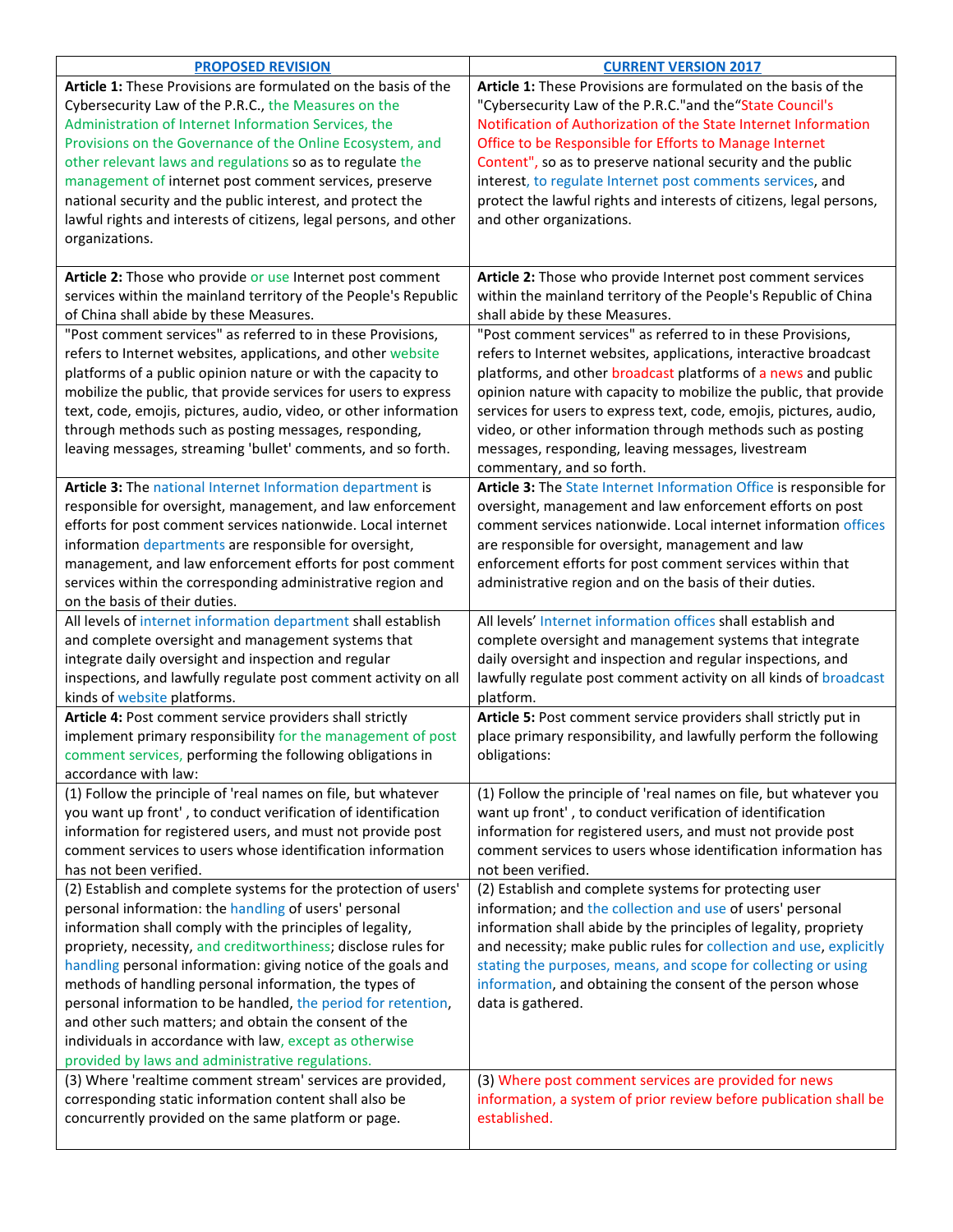|                                                                                                                                     | (4) Where 'realtime comment stream' services are provided,<br>corresponding static information content shall also be |
|-------------------------------------------------------------------------------------------------------------------------------------|----------------------------------------------------------------------------------------------------------------------|
|                                                                                                                                     | concurrently provided on the same platform or page.                                                                  |
| (4) Establish and complete information security systems for                                                                         | (5) establish and complete information security systems for the                                                      |
| the review and management, real-time inspection, emergency                                                                          | review and management, real time inspection, and emergency                                                           |
| response, and the acceptance of reports for post comments,<br>to review the content of post comments before publication,            | handling and response for post comments, to promptly discover                                                        |
| and promptly discover and address unlawful and negative                                                                             | and handle unlawful information, and report it to the competent<br>departments.                                      |
| information, and report it to the internet information                                                                              |                                                                                                                      |
| departments.                                                                                                                        |                                                                                                                      |
| (5) Innovate methods of management for post comments,                                                                               | (6) Develop information security protection and management                                                           |
| research and develop techniques for the management of                                                                               | techniques for post comments, innovate methods of managing                                                           |
| information security for post comments, to increase capacity                                                                        | post comments, research and develop the use of anti-spam                                                             |
| for addressing illegal and negative information; p promptly                                                                         | systems, to increase capacity to dispose of spam information;                                                        |
| discover risks such as security deficits or leaks in post                                                                           | promptly discover risks such as security deficits or leaks in post                                                   |
| comment services, employ remedial measures, and report                                                                              | comment services, employ remedial measures, and report them                                                          |
| them to the internet information departments.                                                                                       | to the competent departments.                                                                                        |
| (6) Appoint a review and editorial team corresponding to the                                                                        | (7) Appoint a review and editorial team corresponding to the                                                         |
| scale of services, increasing the professional caliber of review                                                                    | scale of services, increasing the professional caliber of review                                                     |
| and editorial staff.                                                                                                                | and editorial staff.                                                                                                 |
| (7) Cooperate with oversight and inspection efforts conducted<br>by the internet information departments, and provide               | (8) Cooperate with oversight and inspection efforts conducted<br>by the competent departments, and provide necessary |
| necessary technical and data support and assistance.                                                                                | technological, material, and data support.                                                                           |
| Article 5: Where post comment service providers that have                                                                           | Article 4: Where post comment service providers provide new                                                          |
| public opinion properties or the capacity for social                                                                                | products, applications, or functions for post comments related                                                       |
| mobilization put new post comment products, applications, or                                                                        | to Internet news information services, they shall report to the                                                      |
| functions online, they shall carry out security assessments in                                                                      | State, provincial, autonomous region, or directly governed                                                           |
| accordance with relevant state provisions.                                                                                          | municipality Internet information offices to conduct a security                                                      |
|                                                                                                                                     |                                                                                                                      |
|                                                                                                                                     | assessment.                                                                                                          |
| Article 6: Post comment service providers shall sign an                                                                             | Article 6: Post comment service providers shall sign an                                                              |
| agreement with registered users, clarifying details of post                                                                         | agreement with registered users, clarifying details of service and                                                   |
| comment services and management and rights and                                                                                      | management of post comments, perform obligations to inform                                                           |
| obligations of both parties such as publication authority and                                                                       | as provided by laws and regulations, and targeted education on                                                       |
| management responsibilities, perform obligations to give                                                                            | online civility.                                                                                                     |
| notice as provided by internet laws and regulations, and carry                                                                      |                                                                                                                      |
| out education on online civility.<br>Article 7: Post comment service providers shall regulate and                                   | Post comment service users shall strictly discipline themselves,                                                     |
| manage post comment service users and public account                                                                                | commit to comply with laws and regulations, respect public                                                           |
| producer-operators in accordance with the user                                                                                      | order and good morals, and must not publish information                                                              |
| agreements. Post comment service providers shall employ                                                                             | content that is prohibited by laws, regulations, or relevant State                                                   |
| measures such as warnings, publication refusals, deletion of                                                                        | provisions.                                                                                                          |
| information, function restrictions, suspending account                                                                              |                                                                                                                      |
| updates, closing accounts, and prohibiting re-registration in                                                                       | Article 8: Post comment service providers shall promptly employ                                                      |
| accordance with laws and agreements to address service                                                                              | measures such as notices, refusing publication, deleting                                                             |
| users who publish information content that violates laws,                                                                           | information, restricting functions, pausing updates, through                                                         |
| regulations, and relevant state provisions, and shall store the                                                                     | closing accounts, and save relevant records for information                                                          |
| relevant records; for public account producer-operators who                                                                         | content in violation of laws, regulations, and relevant state                                                        |
| fail to fulfill their self-management obligations, leading to the<br>appearance of illegal and negative information content in post | provisions.                                                                                                          |
| comment areas, measures such as warnings, deletion of                                                                               |                                                                                                                      |
| information, closing post comment functions for a period or                                                                         |                                                                                                                      |
| permanently, suspending account updates, and prohibiting re-                                                                        |                                                                                                                      |
| registration shall be promptly employed in accordance with                                                                          |                                                                                                                      |
| laws and agreements and in light of the specific                                                                                    |                                                                                                                      |
| circumstances, the relevant records are to be stored and a                                                                          |                                                                                                                      |
| report shall be promptly made to the internet information<br>departments.                                                           |                                                                                                                      |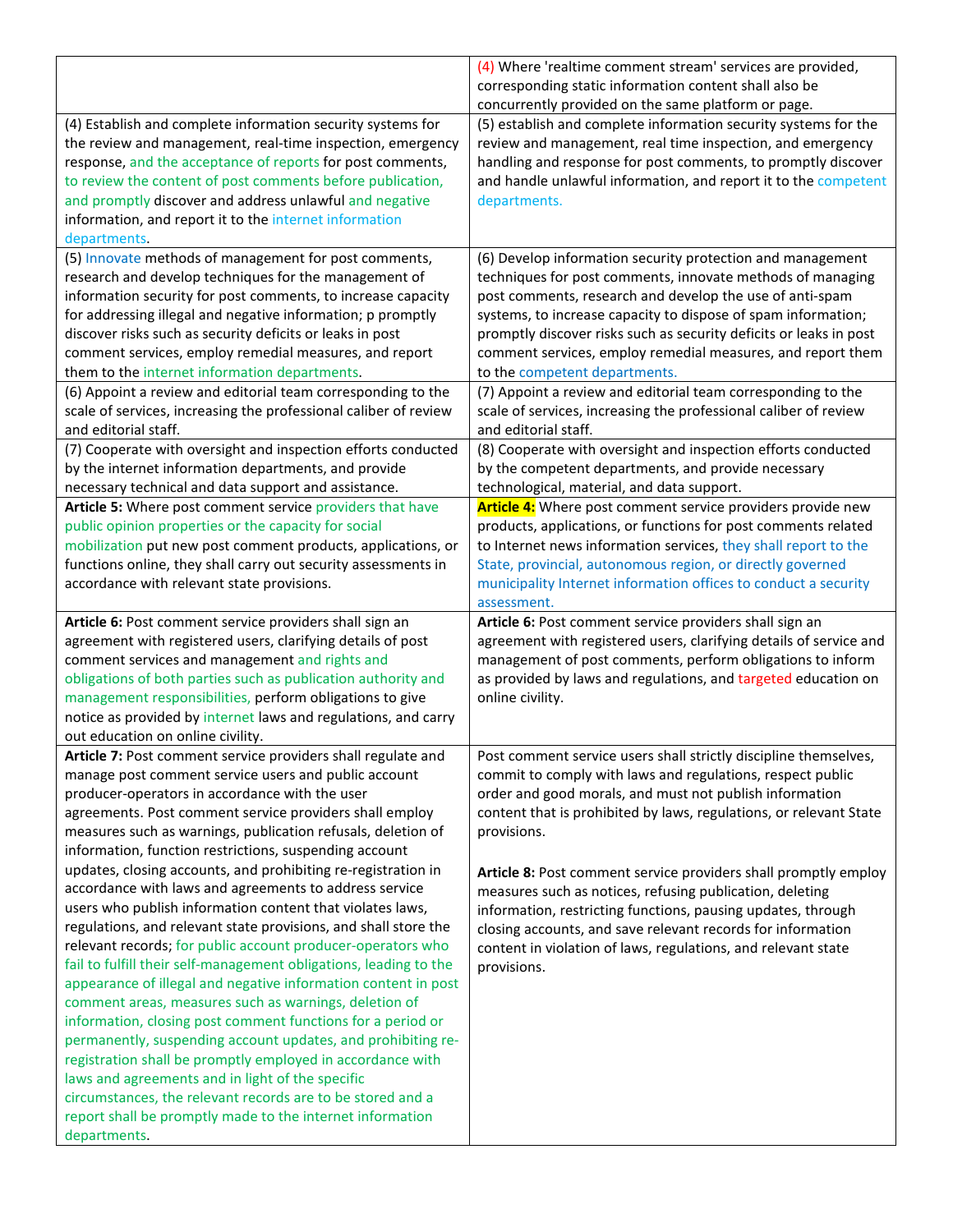| Article 8: Post comment service providers shall establish       | Article 9: Post comment service providers shall establish         |
|-----------------------------------------------------------------|-------------------------------------------------------------------|
| stratified user management systems, carrying out credit         | stratified user management systems, carrying out credit           |
| assessments of users' conduct in commenting on posts, and       | assessments of users' conduct in commenting on posts, and         |
| designate the scope of services and functionality on the basis  | designate the scope of services and functionality on the basis of |
| of credit levels; entering the seriously untrustworthy onto a   | credit levels; entering the seriously untrustworthy onto a black  |
| black list, stopping the provision of services to those entered | list, stopping provision of services to those entered onto the    |
| onto the black list, and prohibiting them from using methods    | black list, and prohibiting them from using methods such as new   |
| such as re-registration to set up accounts to use post          | registration to use post comment services.                        |
| comment services.                                               |                                                                   |
| Article 9: Post comment service users shall obey laws and       | [from former article 6] Post comment service users shall strictly |
| regulations, comply with public order and good custom, and      | discipline themselves, commit to comply with laws and             |
| carry forward the Core Socialist Values; they must not publish  | regulations, respect public order and good morals, and must not   |
| information content that is prohibited by laws, regulations, or | publish information content that is prohibited by laws,           |
| relevant State provisions.                                      | regulations, or relevant State provisions.                        |
| Article 10: Public account producer-operators shall fulfill the |                                                                   |
| responsibility to manage post comment information content       |                                                                   |
| themselves and strengthen the review and management of          |                                                                   |
| the account's post comment information content to promptly      |                                                                   |
| discover illegal and negative information content in the post   |                                                                   |
| comment section, and employ necessary measures such as          |                                                                   |
| making reports and proactive dispositions.                      |                                                                   |
| Article 11: Public account producer-operators may apply to      |                                                                   |
| the post comment service providers to receive authority for     |                                                                   |
| self-management such as to receive reports, delete illegal or   |                                                                   |
| negative comment information, and shut down accounts'           |                                                                   |
| comment functions; and the post comment service providers       |                                                                   |
| shall provide related technical support.                        |                                                                   |
| Article 12: Post comment service providers and users, as well   | Article 7: Post comment service providers and their staffs must   |
| as public account producer-operators, must not violate the      | not interfere with public opinion by employing methods such as    |
| lawful rights and interests of others or seek unlawful benefits | selective deletion or recommendation of post comments so as       |
| through tactics that interfere with the presentation of post    | to obtain improper benefit or on the basis of mistaken value      |
| comments, such as publishing, deleting, or recommending         | orientations.                                                     |
| post comment information. Software, employment agencies         |                                                                   |
| and their personnel, and other such methods must not be         | Post comment service providers and users must not use             |
| used to disseminate information, heinously disrupting the       | software, employment agencies, personnel, or other methods to     |
| normal order of post comments, and misguiding public            | disseminate information, disrupting the normal order of post      |
| opinion.                                                        | comments, and misguiding public opinion.                          |
| Article 13: Post comment service providers shall establish and  | Article 10: Post comment service providers shall establish and    |
| complete systems for public complaints, reports, and appeals    | complete systems for public complaints and reports on illegal     |
| on illegal and negative information in post comments, set up    | information, set up fast and convenient portals for complaints    |
| fast and convenient portals for complaints and reports, and     | and reports, and promptly accept and handle complaints and        |
| promptly accept and handle complaints, reports, and appeals     | reports. State and local Internet information offices are to      |
| related to post comments.                                       | conduct oversight and inspections of the situation of accepting   |
|                                                                 | reports, on the basis of their duties.                            |
| Where post comment service users have objections to the         |                                                                   |
| handling of post comment information, they have the right to    |                                                                   |
| make a collateral appeal to the post comment service            |                                                                   |
| provider, who shall conduct an investigation and address it in  |                                                                   |
| accordance with user service agreements.                        |                                                                   |
| On the basis of their duties, the national and local internet   | State and local Internet information offices are to conduct       |
| information departments are to conduct oversight inspections    | oversight and inspections of the situation of accepting reports,  |
| on the acceptance of reports and appeals.                       | on the basis of their duties.                                     |
|                                                                 | The State and provincial, autonomous region or directly           |
|                                                                 | governed municipality Internet information offices shall          |
|                                                                 | establish credit files and a trust-breaking blacklist management  |
|                                                                 | systems for post comment services, and regularly conduct credit   |
|                                                                 | assessments of post comment service providers.                    |